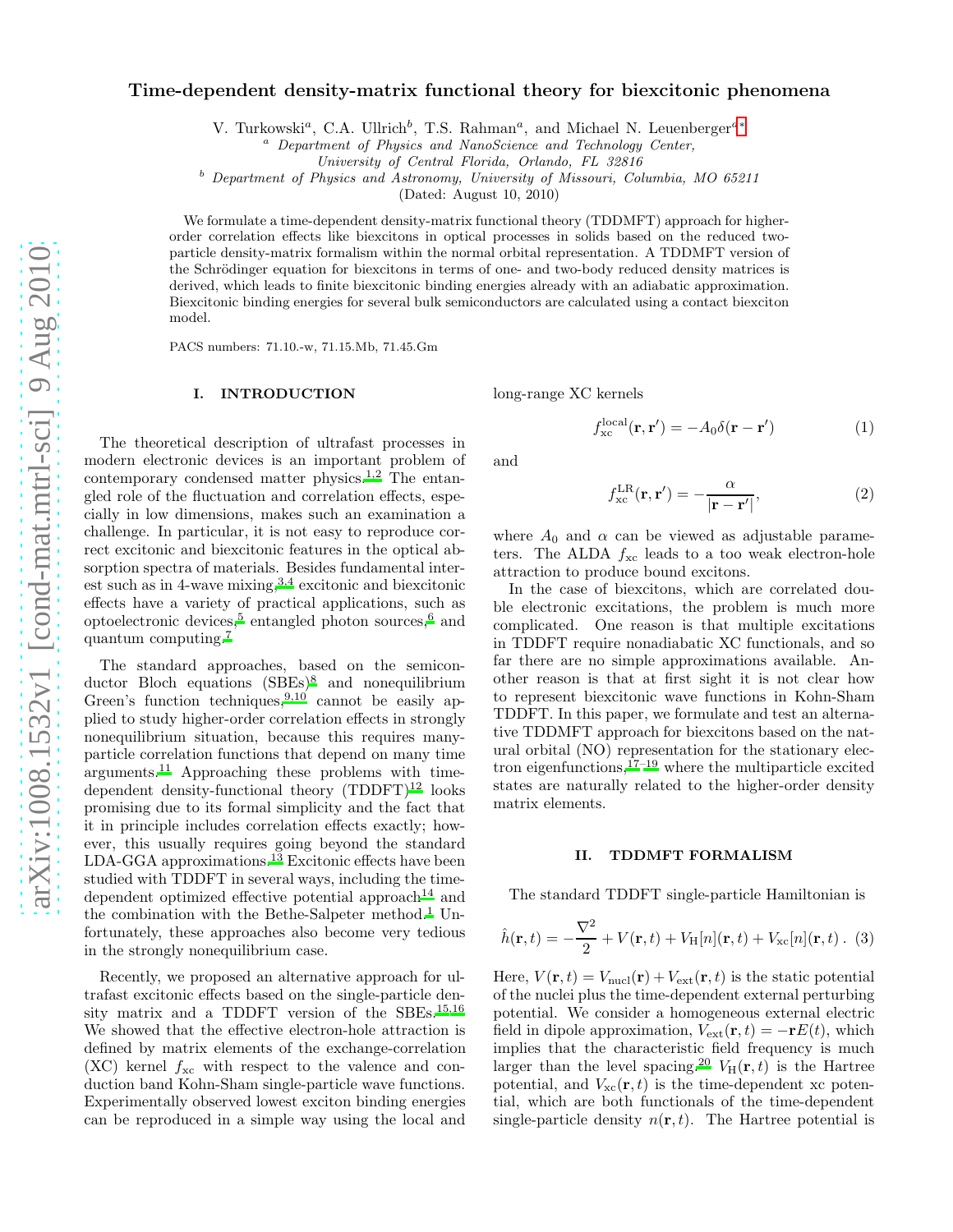not very important for the description of excitions, but the xc potential is crucial, since it accounts for the effec-tive electron-hole interaction.<sup>[16](#page-5-16)</sup>

In general,  $V_{\text{xc}}[n](\mathbf{r}, t)$  has a memory, i.e., it depends on densities at previous times  $t' \leq t$ . The resulting xc kernel  $f_{\text{xc}}$ , defined as

$$
f_{\rm xc}(\mathbf{r}, \mathbf{r}', \omega) = \int d(t - t') e^{i\omega(t - t')} \left. \frac{\delta V_{\rm xc}(\mathbf{r}, t)}{\delta n(\mathbf{r}', t')} \right|_{n_0(\mathbf{r})}, \tag{4}
$$

therefore has in general a frequency dependence. An explicitly frequency-dependent  $f_{\text{xc}}$  is required for describing double excitations with linear-response TDDFT.<sup>[21](#page-5-20)</sup> However, to date there are only few approximations for  $f_{\text{xc}}$ available, and none of them is particularly suited for the biexcitonic properties in solids we have in mind. For this reason, we choose a slightly different approach.

To describe the properties of doubly-excited N-electron systems, one can consider the one- and two-electron density matrices, defined  $as^{17-19}$  $as^{17-19}$  $as^{17-19}$ 

$$
\gamma(x_1, x_1', t) = N \int dx_2 \int dx_3 \dots \int dx_N
$$
  
 
$$
\times \Psi(x_1, x_2, ..., x_N, t) \Psi^*(x_1', x_2, ..., x_N, t),
$$
 (5)

$$
\Gamma(x_1, x_2, x'_1, x'_2, t) = N(N - 1) \int dx_3 \int dx_4 ... \int dx_N
$$
  
 
$$
\times \Psi(x_1, x_2, ..., x_N, t) \Psi^*(x'_1, x'_2, ..., x_N, t),
$$
 (6)

where  $\Psi$  is the many-body wave function and  $x_i = (\mathbf{r}_i, s_i)$ denotes the space coordinate and spin index.  $\gamma(x_1, x'_1, t)$ describes the single-particle properties of the system, such as the charge density  $n(x,t) = \gamma(x, x, t)$ . Moreover, all ground-state quantities, including  $\Gamma_0(x_1, x_2, x_1', x_2'),$ can in principle be obtained from  $\gamma_0(x_1, x'_1)$ , since there is one-to-one correspondence between  $\gamma_0(x_1, x_1')$  and the ground state many-body wave function  $\Psi_0$  (the DMFT generalization of the Hohenberg-Kohn theorem<sup>[22](#page-5-21)</sup>).

Let us now restrict the discussion to two-electron systems and derive equations of motion for the density matrices. We consider the following effective two-electron Hamiltonian:

<span id="page-1-2"></span>
$$
\hat{H}(\mathbf{r}_1, \mathbf{r}_2, t) = \hat{h}^{\text{ad}}(\mathbf{r}_1, t) + \hat{h}^{\text{ad}}(\mathbf{r}_2, t) + w[n_2](\mathbf{r}_1, \mathbf{r}_2, t), (7)
$$

where  $\hat{h}^{\text{ad}}$  is the TDDFT Hamiltonian [\(3\)](#page-0-0) using an adiabatic approximation for  $V_{\text{xc}}[n](\mathbf{r}, t)$ , which leads to a frequency-independent xc kernel  $f_{\text{xc}}^{\text{ad}}(\mathbf{r}, \mathbf{r}')$ . In this way, excitons can still be described, since the frequencydependence of  $f_{\text{xc}}$  is not essential for the electron-hole interaction. However, biexcitons (which are correlated two-particle excitations) cannot be captured in the adiabatic approximation. To make up for this, we introduce, in a somewhat ad-hoc manner, an effective twoparticle interaction  $w[n_2](\mathbf{r}_1, \mathbf{r}_2, t)$  which we define as a functional of the two-particle density  $n_2(\mathbf{r}_1, \mathbf{r}_2, t)$  $\Psi^*(\mathbf{r}_1, \mathbf{r}_2, t) \Psi(\mathbf{r}_1, \mathbf{r}_2, t)$ . In this way, dynamical screening effects can in principle be accounted for, as done in standard many-body perturbation theory.

In the following we express the two-electron wavefunction in terms of the NOs  $\chi_k(\mathbf{r})$ . In the singlet case one obtains  $\Psi(\mathbf{r}, \mathbf{r}', t) = \sum_{k,l} C_{kl}(t) \chi_k(\mathbf{r}) \chi_l(\mathbf{r}'),$  where  $C_{kl}(t)$  is a symmetric matrix, and k, l are the appropriate quantum numbers (band index, momentum, spin etc). We shall use this matrix in general non-diagonal form for physical insight on the nature of the excitations. Since the density matrices  $\gamma(x_1, x'_1, t)$  and  $\Gamma(x_1, x_2, x'_1, x'_2, t)$ are defined by the two-electron wave function, they can be expressed in terms of the matrix elements  $C_{kl}(t)$ :

$$
\gamma(x_1, x_1', t) = \sum_{k,l} \gamma_{kl}(t) \chi_k(x_1) \chi_l(x_1'), \qquad (8)
$$

$$
\Gamma(x_1, x_2, x_1', x_2', t) = \sum_{klmn} \Gamma_{klmn}(t) \chi_k(x_1) \chi_l(x_2)
$$

$$
\times \chi_m^*(x_1') \chi_n^*(x_2'), \qquad (9)
$$

2

where  $\gamma_{kl}(t) = 2 \sum_m C_{km}(t) C_{lm}^{*T}(t)$  and  $\Gamma_{klmn}(t)$  =  $2C_{kl}(t)C_{mn}^*(t)$ . We will soon see that in the two-band approximation the excitonic wave function is proportional to  $\gamma_{\mathbf{k}_1\mathbf{k}_2}^{cv}(t)$ , and the biexcitonic one to  $\Gamma_{\mathbf{k}_1\mathbf{k}_2\mathbf{k}_3\mathbf{k}_4}^{ccvv}(t)$ , where  $c$  and  $v$  stand for the conduction and valence bands, and  $\mathbf{k}_i$  is the corresponding electron and hole momentum. From now on, we shall use superscripts to denote band indices.

The equation of motion for  $\gamma_{kl}(t)$  and  $\Gamma_{klmn}(t)$  can be obtained via the equation for  $C_{kl}(t)$ . From the timedependent two-electron Schrödinger equation one finds:

<span id="page-1-0"></span>
$$
i\frac{\partial C_{kl}(t)}{\partial t} = \sum_{r} (h_{kr}(t)C_{rl}(t) + C_{kr}(t)h_{rl}(t)) + \sum_{rs} w_{klrs}C_{rs}(t)
$$
\n(10)

with the initial condition  $C_{kl}(t = 0) = \delta_{kl}c_k$  and the matrix elements

$$
h_{kr}(t) = \int d\mathbf{r} \chi_k^*(\mathbf{r}) \hat{h}^{\rm ad}(\mathbf{r},t) \chi_r(\mathbf{r}) \tag{11}
$$

$$
w_{klmn}(t) = \int d\mathbf{r}_1 \int d\mathbf{r}_2 \chi_k^*(\mathbf{r}_1) \chi_l^*(\mathbf{r}_2) w[n_2](\mathbf{r}_1, \mathbf{r}_2, t)
$$
  
 
$$
\times \chi_m(\mathbf{r}_1) \chi_n(\mathbf{r}_2).
$$
 (12)

Here and in the following, it is implied that each spatial integration is divided by the unit cell volume. Equation [\(10\)](#page-1-0) is nonlinear, since the matrix elements, which depend on the electron density, are functions of  $C_{kl}(t)$ . From the definitions of  $\gamma_{kl}(t)$  and  $\Gamma_{klmn}(t)$  one then obtains the following equations for the one- and two-particle matrix elements:

<span id="page-1-1"></span>
$$
i\frac{\partial \gamma_{kl}}{\partial t} = \sum_{r} (h_{kr}\gamma_{rl} - \gamma_{kr}h_{rl}) + \sum_{r,s,m} (\Gamma_{krsm}^* w_{msrl}^* - \Gamma_{krsm} w_{msrl}), \quad (13)
$$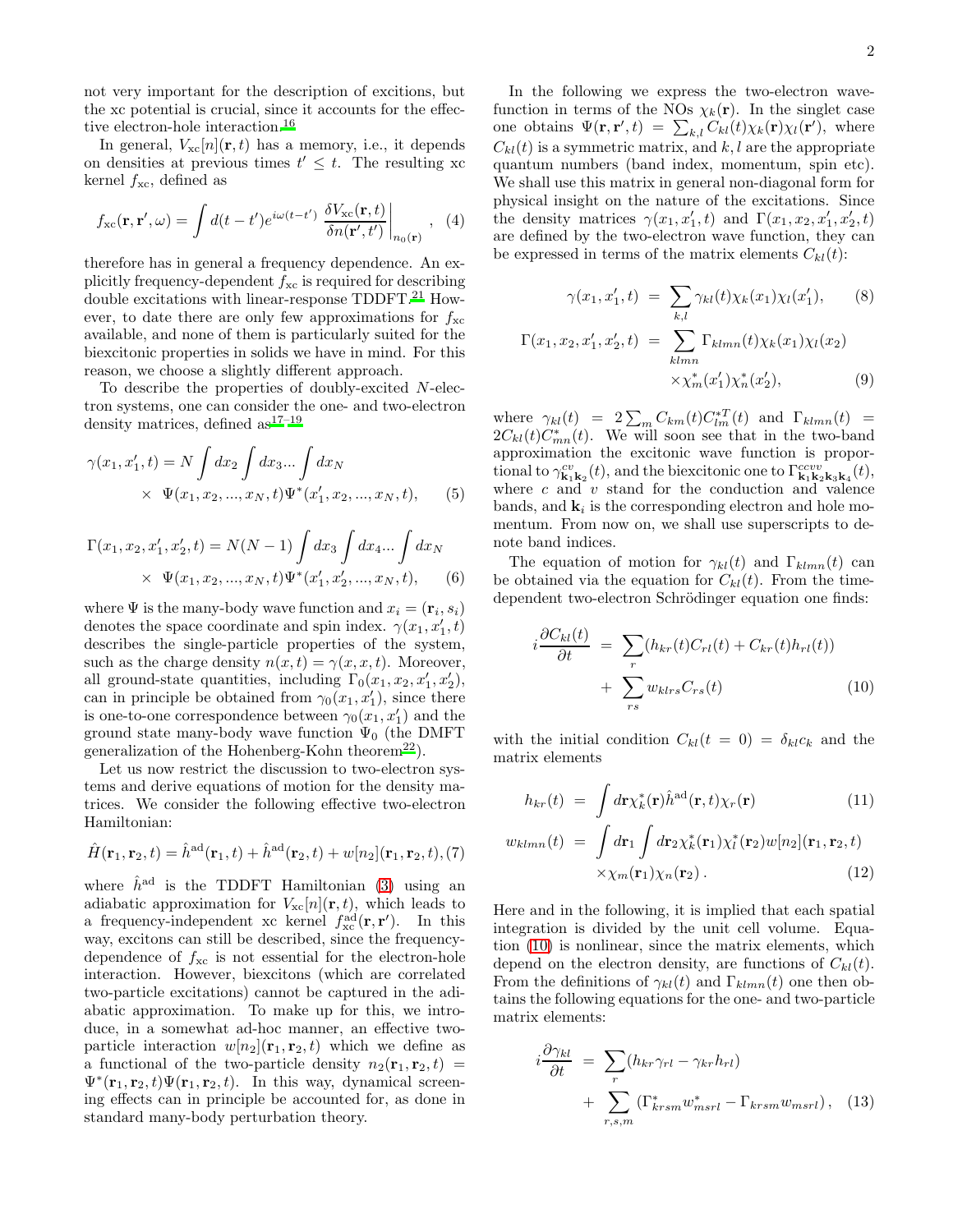<span id="page-2-0"></span>An important feature of Eqns. [\(13\)](#page-1-1) and [\(14\)](#page-2-0) is the fact that they are closed, i.e. one does not need to truncate an infinite hierarchy of equations for higher-order densitymatrix elements. However, keep in mind that this property is only valid for two-level (two-band) systems. In the single electron  $(w = 0)$  linearized diagonal approximation for two bands, one obtains the TDDFT-Wannier equation for the exciton eigenenergies and eigenfunctions from  $Eq.(7):^{16}$  $Eq.(7):^{16}$  $Eq.(7):^{16}$ 

<span id="page-2-3"></span>
$$
E_{n\mathbf{q}}^{v}\gamma_{n\mathbf{k},\mathbf{q}}^{cv} = \sum_{\mathbf{k}'} \left[ \left( \varepsilon_{\mathbf{k'}+\mathbf{q}}^{c} - \varepsilon_{\mathbf{k'}}^{v} \right) \delta_{\mathbf{k}\mathbf{k'}} + F_{\mathbf{k}\mathbf{k'}} \right] \gamma_{n\mathbf{k'},\mathbf{q}}^{cv} , \tag{15}
$$

where  $\bf{k}$  is the electron momentum,  $\bf{q}$  is the sum of the electron and hole momenta (the exciton momentum) and

$$
F_{\mathbf{k}\mathbf{k'}} = 2 \int d\mathbf{r} \int d\mathbf{r'} \chi_{c\mathbf{k}}^*(\mathbf{r}) \chi_{v\mathbf{k}}(\mathbf{r'}) f_{\rm xc}(\mathbf{r}, \mathbf{r'}) \chi_{v\mathbf{k'}}^*(\mathbf{r'}) \chi_{c\mathbf{k'}}(\mathbf{r'})
$$
\n(16)

are the matrix elements for the effective electron-hole attraction.

#### III. TWO-LEVEL MODEL FOR BIEXCITONS

The possibility to obtain a biexcitonic state with the TDDMFT formalism can be already shown for a two-level model with the energy levels  $E_1$  and  $E_2 > E_1$  and the HOMO-LUMO gap  $E_g = E_2 - E_1$ . From Eqs. [\(13\)](#page-1-1) and [\(14\)](#page-2-0) in the lowest (second) order approximation (by keeping only those matrix elements which contain no more than two indices "2"), one obtains the following system of equations after carrying out a Fourier transformation into the frequency domain:

<span id="page-2-1"></span>
$$
(\omega - E_g - F^1)\gamma^{21} - G^1\Gamma^{2211} = 0,
$$
  

$$
(\omega - 2E_g - G^2)\Gamma^{2211} - F^2\gamma^{21} = 0,
$$
 (17)

where  $F^1 = w_{2121} - w_{1111} + w_{2112} + h_{21}^{\gamma} + w_{2111}^{\gamma}, F^2 =$  $2h_{21} + w_{2212} + w_{2221} + w_{2211}^7$ ,  $G_1^1 = h_{12} + w_{2122} - w_{1112} +$  $w_{2111}^{\Gamma}$ ,  $G^2 = w_{2222} - w_{1111} + w_{2211}^{\Gamma}$ , and

$$
h_{ab}^{\gamma} = \int d1 d2 \chi_a^*(1) \chi_b(1) \frac{\delta V_{\text{xc}}(1)}{\delta n(2)} \chi_2(2) \chi_1^*(2), \text{ (18)}
$$
  

$$
w_{abcd}^{\gamma} = \int d1 d2 d3 \chi_a^*(1) \chi_b^*(2) \frac{\delta w(1,2)}{\delta n(3)}
$$
  

$$
\times \chi_c(1) \chi_d(2) \chi_2(3) \chi_1^*(3), \text{ (19)}
$$

$$
w_{abcd}^{\Gamma} = \int d1d2d3d4 \chi_a^*(1) \chi_b^*(2) \frac{\delta w(1,2)}{\delta n(3,4)} \times \chi_c(1) \chi_d(2) \chi_2(3) \chi_2(4) \chi_1^*(3) \chi_1^*(4). \tag{20}
$$



<span id="page-2-2"></span>FIG. 1: (Color online) Excitonic bound states in a two-level system with single-particle energies  $E_1$  and  $E_2$ .  $E_{\text{exc}}$  and  $E<sub>biexc</sub>$  are the binding energies of excitons and biexcitons, respectively. A biexcitonic state can be thought of as arising from a two-step process: First, two excitons are created, which then combine to form a biexciton whose energy is less than the energy of the two individual excitons.

All matrix elements are evaluated at the initial (nonperturbed) densities, and we use the shorthand notation 1 for  $r_1$ , 2 for  $r_2$ , etc. The solutions of the system of equations [\(17\)](#page-2-1) can be easily found:

$$
\omega = \frac{3E_g + F^1 + G^2}{2} \pm \frac{1}{2} \sqrt{(E_g - F^1 + G^2)^2 + 4G^1 F^2}.
$$
\n(21)

From the general solution, one can discuss several limiting cases. In particular, for no correlations  $(F^1 = F^2 =$  $G^1 = G^2 = 0$  one gets a trivial solution with one and two free excited electrons:  $\omega_1 = E_g$ ,  $\omega_2 = 2E_g$ . In the absence of a density-dependent two-electron potential  $(w[n_2]({\bf r}_1,{\bf r}_1)=G^2=0)$ , one finds an excitonic state with energy  $\omega_1 = E_g - F^1 = E_g - E_{\text{exc}} < E_g$ . However, the second root  $\omega_2$  cannot be lower than  $2E_g - 2E_{\text{exc}}$ , i.e. the linear adiabatic approximation does not produce a biexciton, as expected. On the other hand, for nonzero  $w[n_2]$ ( $\mathbf{r}_1, \mathbf{r}_1$ ), when  $G^2 < 0$  and  $|F^1| < |G^2|$ , one can obtain a biexcitonic level with binding energy  $G^2 - 2F^1$ .

Therefore, in order to obtain a biexcitonic state in pure TDDFT [with no  $w[n_2]$ ( $\mathbf{r}_1$ , $\mathbf{r}_1$ )] in the adiabatic approximation, one needs to go to the nonlinear regime and consider the next order terms ( $\sim \gamma \Gamma$ ) in the equations. To show the possibility of a biexcitonic solution one assumes that the initial state includes a long-living exciton,  $\gamma \Gamma \to \bar{\gamma} \Gamma$ , where  $\bar{\gamma}$  is the averaged "excitonic function" (see also Ref. [23,](#page-5-22) where a possibility to obtain double excitations in the adiabatic TDDFT was considered). Then, the second (biexcitonic) equation [\(17\)](#page-2-1) acquires an additional term (at  $G^2 = 0$ ), which results in the eigenenergy  $2E_g + 2(h_{22}^{\gamma} - h_{11}^{\gamma})\bar{\gamma}$  that corresponds to the biexcitonic solution in the case  $(h_{22}^{\gamma} - h_{11}^{\gamma})\overline{\gamma} < 0$  and  $2E_g + 2|(h_{22}^{\gamma} - h_{11}^{\gamma})\bar{\gamma}| > 2|F^1| = 2E_{\text{exc}}^2$ . Possible excitations in the two-level case are illustrated in Fig. [1.](#page-2-2)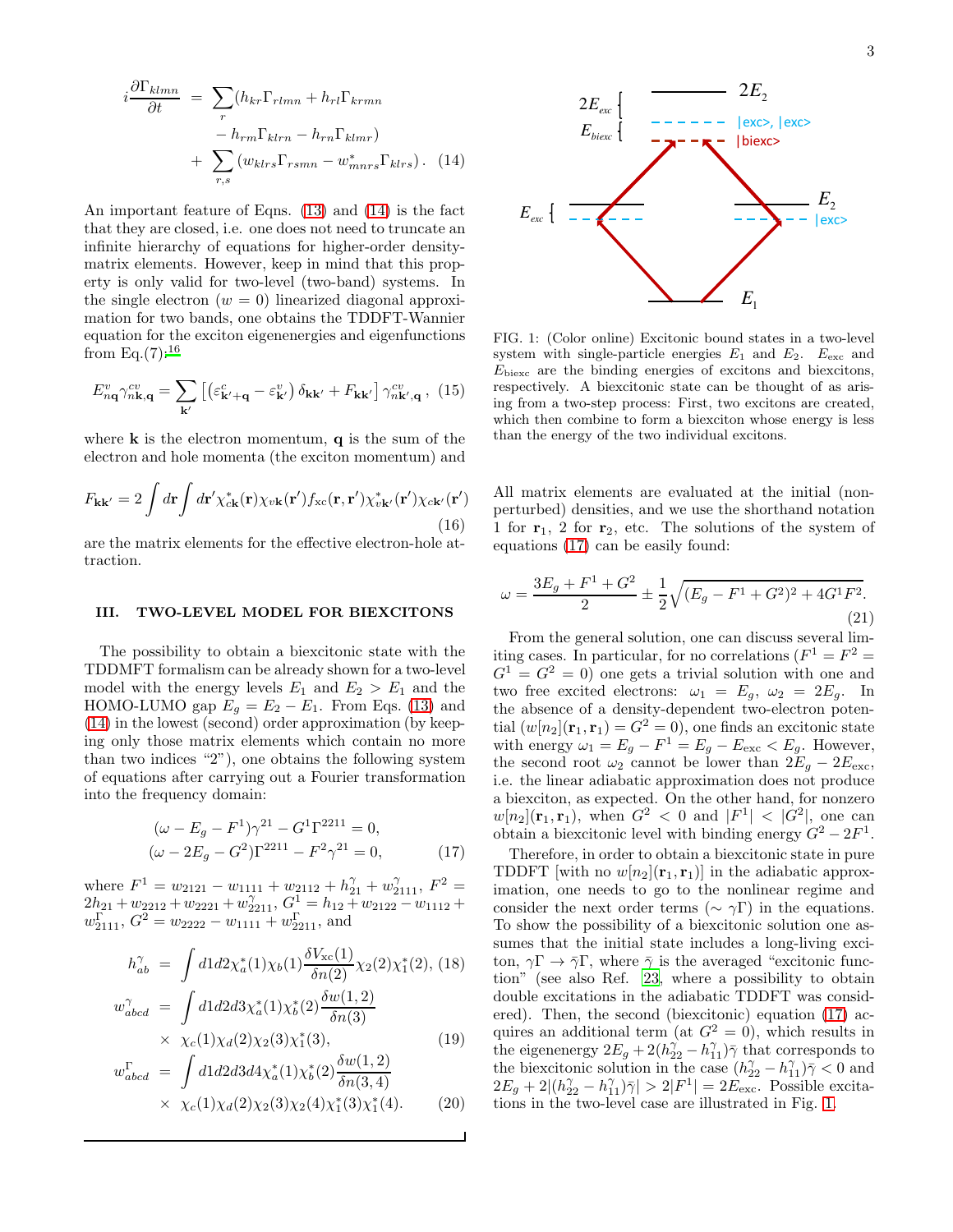## IV. THE TWO-BAND CASE

The generalization to the many-electron case is straightforward. The equation for the biexciton energies (with zero center-of-mass momentum) in the two-band approximation has the following form:

<span id="page-3-0"></span>
$$
0 = \left[ i \frac{\partial}{\partial t} - \varepsilon_{\mathbf{k}+\mathbf{q}}^c - \varepsilon_{\mathbf{k}'}^c + \varepsilon_{\mathbf{k}'}^v + \varepsilon_{\mathbf{k}'+\mathbf{q}}^v \right] \Gamma_{\mathbf{k}+\mathbf{q},\mathbf{k}',\mathbf{k},\mathbf{k}'+\mathbf{q}}^{ccvv} - \sum_{\mathbf{k}'} G_{\mathbf{k}+\mathbf{q},\mathbf{k}',\bar{\mathbf{k}}+\bar{\mathbf{q}},\bar{\mathbf{k}}',\bar{\mathbf{k}},\bar{\mathbf{k}}'+\bar{\mathbf{q}}} \Gamma_{\bar{\mathbf{k}}+\bar{\mathbf{q}},\bar{\mathbf{k}}',\bar{\mathbf{k}},\bar{\mathbf{k}}'+\bar{\mathbf{q}}}^{ccvv},
$$
\n(22)

where

<span id="page-3-2"></span>
$$
G_{\mathbf{k}+\mathbf{q},\mathbf{k'};\bar{\mathbf{k}}+\bar{\mathbf{q}},\bar{\mathbf{k'}},\bar{\mathbf{k}},\bar{\mathbf{k'}}+\bar{\mathbf{q}}} = C_{\mathbf{k}+\mathbf{q},\mathbf{k'}}^{cv} \left( A_{\mathbf{k'};\bar{\mathbf{k}}+\bar{\mathbf{q}},\bar{\mathbf{k'}},\bar{\mathbf{k}}+\bar{\mathbf{q}}}^{1} + A_{\mathbf{k}+\mathbf{q},\mathbf{k'};\bar{\mathbf{k}}+\bar{\mathbf{q}},\bar{\mathbf{k'}}+\bar{\mathbf{q}}}\right) + A_{\mathbf{k}+\mathbf{q},\mathbf{k'};\bar{\mathbf{k}}+\bar{\mathbf{q}},\bar{\mathbf{k'}}+\bar{\mathbf{q}},\bar{\mathbf{k'}}+\bar{\mathbf{q}}}^{3} + (k + \mathbf{q} \leftrightarrow \mathbf{k'}),
$$
\n(23)

$$
A_{\mathbf{k};\mathbf{k}_1,\mathbf{k}_2,\mathbf{k}_3,\mathbf{k}_4}^1 = \int d1 d2 d3 \chi_{c\mathbf{k}}^*(1) \chi_{v\mathbf{k}}^*(1) g_1(1,2,3) \chi_{c\mathbf{k}_1}(2) \chi_{c\mathbf{k}_2}(3) \chi_{v\mathbf{k}_3}(2)^* \chi_{v\mathbf{k}_4}^*(3), \tag{24}
$$

$$
A_{\mathbf{k},\mathbf{k'};\mathbf{k}_1,\mathbf{k}_2,\mathbf{k}_3,\mathbf{k}_4}^2 = \int d1 d2 d3 d4 \chi_{c\mathbf{k}}^*(1) \chi_{c\mathbf{k'}}^*(2) \chi_{c\mathbf{k}}(1) \chi_{v\mathbf{k'}}(2) g_2(1,2,3,4) \chi_{c\mathbf{k}_1}(3) \chi_{c\mathbf{k}_2}(4) \chi_{v\mathbf{k}_3}(3)^* \chi_{v\mathbf{k}_4}^*(4), \tag{25}
$$

$$
A_{\mathbf{k},\mathbf{k'};\mathbf{k}_1,\mathbf{k}_2,\mathbf{k}_3,\mathbf{k}_4}^3 = \frac{1}{2} A_{\mathbf{k},\mathbf{k'};\mathbf{k}_1,\mathbf{k}_2,\mathbf{k}_3,\mathbf{k}_4}^2 [\chi_{c\mathbf{k}}(\mathbf{r}_1) \to \chi_{v\mathbf{k}}(\mathbf{r}_2)],
$$
\n(26)

and  $g_1(\mathbf{r}, \mathbf{r}_1, \mathbf{r}_2) = \frac{\delta V_{xc}(\mathbf{r})}{\delta n(\mathbf{r}_1, \mathbf{r}_1)}$  and  $g_2(\mathbf{r}_1, \mathbf{r}_2, \mathbf{r}_3, \mathbf{r}_4) = \frac{\delta w(\mathbf{r}_1, \mathbf{r}_2)}{\delta n(\mathbf{r}_3, \mathbf{r}_4)}$  are two-particle density kernels. Similar to the excitonic case, Eq.  $(22)$  is the momentum representation version of the Schrödinger equation for two electrons and two holes,<sup>[24](#page-5-23)</sup> where the matrix elements  $G_{\mathbf{k}+\mathbf{q},\mathbf{k}';\bar{\mathbf{k}}+\bar{\mathbf{q}},\bar{\mathbf{k}}',\bar{\mathbf{k}},\bar{\mathbf{k}}'+\bar{\mathbf{q}}}$  correspond to an integral inter-particle (in general, four-body) interaction.

To solve Eq. [\(22\)](#page-3-0), we expand the biexcitonic function in terms of the complete set of the excitonic functions  $\gamma_{n,\mathbf{k},\mathbf{q}}^{cv}$ with eigenenergies  $E_{n,q}$  (*n* is the number of the bound state), which can be found from the solution of Eq. [\(15\)](#page-2-3), and antisymmetrize it with respect to interchange of holes and electrons, in order to satisfy the Pauli principle. Then the biexcitonic functions can be expressed in the following form:

$$
\tilde{\Gamma}_{\mathbf{k}+\mathbf{q},\mathbf{k}',\mathbf{k},\mathbf{k}'+\mathbf{q}}^{\mathbf{c}'} = \sum_{n,m} \left[ \gamma_{n,\mathbf{k}+\mathbf{q},\mathbf{q}}^{v} \gamma_{m,\mathbf{k}'+\mathbf{q},-\mathbf{q}}^{v'} b_{nm,\mathbf{q}}^{\dagger} \mp \gamma_{n,\mathbf{k}',\mathbf{k}'-\mathbf{k}}^{v} \gamma_{m,\mathbf{k}+\mathbf{q},\mathbf{k}-\mathbf{k}'}^{v'} b_{nm,\mathbf{k}'-\mathbf{k}}^{\dagger} \right],\tag{27}
$$

where ± correspond to two possible states of biexcitons, singlet (−) and triplet (+), with respect to two-electron spins.<sup>[20](#page-5-19)</sup> Thus the problem is reduced to finding the matrix elements that enter into Eq.  $(22)$  and using the orthogonality of the excitonic eigenfunctions, one finds the equation for the biexcitonic eigenvectors and the corresponding eigenenergies, similar to Eq. [\(15\)](#page-2-3):

<span id="page-3-1"></span>
$$
\sum_{n',m',\mathbf{q}'} \left[ \left( \omega - E_{n\mathbf{q}} - E_{m\mathbf{q}} \right) \delta_{nn'} \delta_{mm'} \delta_{\mathbf{q}\mathbf{q}'} - H_{nm,n'm',\mathbf{q}\mathbf{q}'}^{\pm} \right] b_{n'm',\mathbf{q}'}^{\pm} = 0, \tag{28}
$$

where

$$
H^{\pm}_{nm,n'm',\mathbf{qq'}} = ([1 \mp \hat{S}]^{-1} \hat{W}^{\pm})^{\pm}_{nm,n'm',\mathbf{qq'}}, \qquad (29)
$$

$$
\hat{S}_{nm,n'm',\mathbf{qq'}} = \sum_{\mathbf{k}} \gamma_{n,\mathbf{k}+\mathbf{q},\mathbf{q}}^{v} \gamma_{m,\mathbf{k}+\mathbf{q}',-\mathbf{q}}^{v'} \gamma_{n',\mathbf{k}+\mathbf{q}',\mathbf{q}'}^{v} \gamma_{m',\mathbf{k}+\mathbf{q},-\mathbf{q}'}^{v'}, \tag{30}
$$

and

$$
\hat{W}^{\pm} = -\delta_{mm'}\delta_{qq'}\sum_{\mathbf{k},\mathbf{k'}}\gamma_{n,\mathbf{k+q},\mathbf{q}}^{v}F_{\mathbf{k},\mathbf{k'}}\gamma_{n',\mathbf{k+q'},\mathbf{q'}}^{v} - \delta_{nn'}\delta_{qq'}\sum_{\mathbf{k},\mathbf{k'}}\gamma_{m,\mathbf{k},-\mathbf{q}}^{v}F_{\mathbf{k},\mathbf{k'}}\gamma_{m',\mathbf{k'},-\mathbf{q}}^{v}
$$
\n
$$
\pm \sum_{\mathbf{k},\mathbf{k'}}F_{\mathbf{k},\mathbf{k'}}^{*}\left(\gamma_{n,\mathbf{k'+q},\mathbf{q}}^{v*}\gamma_{m,\mathbf{k+q'},-\mathbf{q}}^{v*}\gamma_{n',\mathbf{k+q'},\mathbf{q'}}^{v} - \gamma_{m',\mathbf{k+q'},-\mathbf{q}}^{v*}\gamma_{m,\mathbf{k'},-\mathbf{q}}^{v*}\gamma_{m,\mathbf{k'}-q'}^{v*}\gamma_{n,\mathbf{k-q'+q},\mathbf{q}}^{v} \gamma_{n',\mathbf{k,q'}}^{v} \gamma_{m',\mathbf{k-q'+q},\mathbf{q'}}^{v} \gamma_{m',\mathbf{k-q'+q},\mathbf{q'}}^{v} \gamma_{m',\mathbf{k-q'+q},-\mathbf{q'}}^{v} \right)
$$
\n
$$
-\sum_{\mathbf{k},\mathbf{k'},\mathbf{k},\mathbf{k'}}\gamma_{n,\mathbf{k+q},\mathbf{q}}^{v*}\gamma_{m,\mathbf{k'},-\mathbf{q}}^{v'}\left[G_{\mathbf{k+q},\mathbf{k'};\mathbf{k+q'},\mathbf{k'},\mathbf{k}}\gamma_{\mathbf{k},\mathbf{k'}}^{v} + \bar{G}_{\mathbf{k+q},\mathbf{k'};\mathbf{k'}}\gamma_{\mathbf{k},\mathbf{k'+q'},\mathbf{k}}^{v*}\gamma_{\mathbf{k},\mathbf{k'+q'}-q'}^{v*}\gamma_{m',\mathbf{k'}-q'}^{v'} \right]
$$
\n(31)

Equation [\(28\)](#page-3-1) formally resembles equation [\(15\)](#page-2-3) for ex- citons, with the exciton eigenenergies used instead of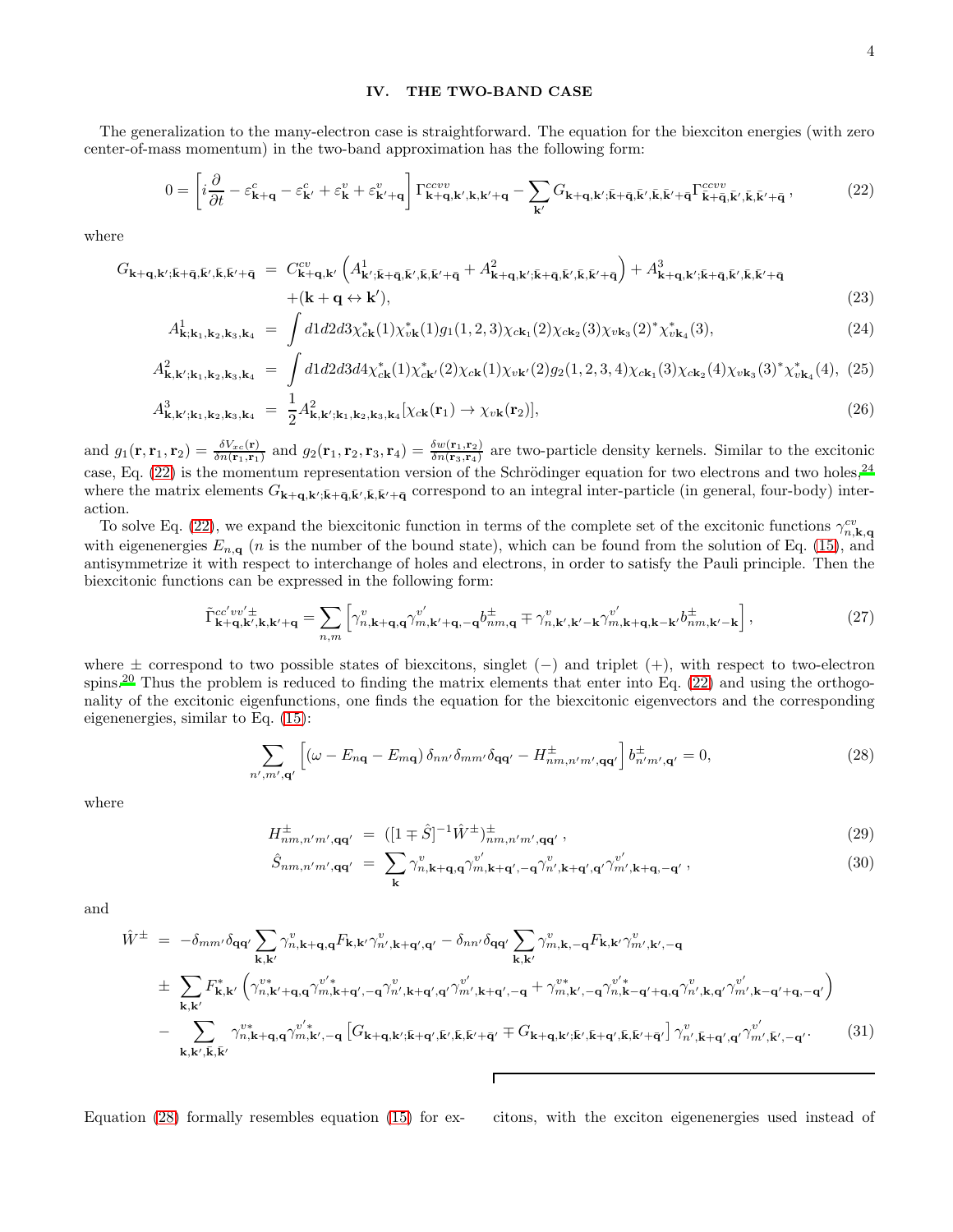TABLE I: Excitonic and biexcitonic binding energies  $E_b^{\text{exc}}$  and  $E_b^{\text{biexc}}$  for some semiconductors (in meV), calculated with the TDDMFT formalism. The parameters  $A_0$ ,  $A_1$  and  $A_2$  which determine the model interaction kernels [\(1\)](#page-0-1), [\(32\)](#page-4-0) and [\(33\)](#page-4-1) have been adjusted so that the calculations reproduce the experimental exciton binding energies.

|           | Aο   | $E_b^{\rm exc}$ | $C_0A_1/\Omega^2$ | $A_2/\Omega^3$ | $E_b^{\rm{biexc}}$ |
|-----------|------|-----------------|-------------------|----------------|--------------------|
| $\rm ZnO$ | 290  | 60              | 1.82              | 101            | 15                 |
| CdS       | 308  | 28              | 0.022             | 0.64           | 5.7                |
| CuCl      | 20.7 | 190             | 1.97              | 37.2           | 32                 |
| CuBr      | 20.9 | 110             | 2.0               | 11.5           | 25                 |

the bare single-electron energies. The effective excitonexciton attraction  $H^{\pm}_{nm,n'm',qq'}$  is defined by the matrix elements of the kernels  $g_1(\mathbf{r}_1, \mathbf{r}_2, \mathbf{r}_3)$  and  $g_2(\mathbf{r}_1, \mathbf{r}_2, \mathbf{r}_3, \mathbf{r}_4)$ .

To test the formalism, we consider the simple case of a single biexciton in one-exciton level approximation,  $n =$  $m = 1$  (see also Fig. [1\)](#page-2-2). We have obtained the solution of this equation using simple model kernels: the local kernel [\(1\)](#page-0-1) to generate the excitonic states, and the following local two-particle kernels for biexcitons:

<span id="page-4-0"></span>
$$
g_1^{\text{local}}(\mathbf{r}, \mathbf{r}_1, \mathbf{r}_2) = -C_0 A_1 \delta(\mathbf{r} - \mathbf{r}_1) \delta(\mathbf{r} - \mathbf{r}_2) \tag{32}
$$

[which includes the averaged element  $C_0$  of the oneelectron excited density-matrix component  $C^{cv}$ , see Eqns.  $(22)–(26)$  $(22)–(26)$ ] and

<span id="page-4-1"></span>
$$
g_2^{\text{local}}(\mathbf{r}, \mathbf{r}', \mathbf{r}_1, \mathbf{r}_2) = -A_2 \delta(\mathbf{r} - \mathbf{r}') \delta(\mathbf{r} - \mathbf{r}_1) \delta(\mathbf{r} - \mathbf{r}_2). \tag{33}
$$

The kernels [\(32\)](#page-4-0) and [\(33\)](#page-4-1) can be viewed as constituting a "contact biexciton" model, in analogy with the contact exciton model defined by the xc kernel [\(1\)](#page-0-1).[25](#page-5-24)

Results for the electron eigenenergies and eigenfunctions of several semiconductors were obtained by using the VASP  $4.6 \text{ code}^{26}$  $4.6 \text{ code}^{26}$  $4.6 \text{ code}^{26}$  with GGA-PAW potentials and a 350 eV energy cutoff. We approximated the NO functions by the corresponding Kohn-Sham single-particle wave functions, which can be considered as a good approximation when the correlations are not too strong. We find that with the effective local kernels  $f_{\text{xc}}^{\text{local}}$ ,  $g_1^{\text{local}}$ and  $g_2^{\text{local}}$  one can reproduce the experimental biexcitonic binding energies with a suitable choice of the parameters  $A_0$ ,  $A_1$  and  $A_2$  (see Table I).

Let us briefly discuss how one can in principle find the nonadiabatic kernel  $f_{\text{xc}}(\omega)$  from the adiabatic potential  $w[n](\mathbf{r}_1, \mathbf{r}_2)$  which produces biexcitonic states. For this, one can use an approach similar to the one proposed by Maitra et al. for double excitations in the two-electron case.<sup>[21](#page-5-20)</sup> Namely, the expression for  $f_{\text{xc}}(\omega)$  can be obtained by expanding the excited two-electron excited wave function  $\Psi(\mathbf{r}_1, \mathbf{r}_2, t)$  in terms of quasi-degenerate wave functions of the single-particle excited and biexcitonic states, and by comparing the eigenenergy equa-tion [for the Hamiltonian [\(7\)](#page-1-2), which includes  $w[n](\mathbf{r}_1, \mathbf{r}_2)$ ]

with the corresponding TDDFT Casida equation. The single-electron excited states have to include all states which are close to the biexcitonic one and are well separated from the other states. A detailed formulation for such a general case will be reported elsewhere.

# V. CONCLUSION

In this paper we have formulated a TDDMFT approach to study biexcitonic effects. We have derived the TDDMFT version of the Schrödinger equation for biexcitons in terms of the two-particle density-matrix elements in the two-band approximation. We have solved this equation in the case of several semiconductors by using phenomenological two-electron interaction kernels, thereby defining a contact biexciton model. With this model one can reproduce the lowest biexcitonic binding energies by using proper kernel parameters. To obtain biexcitonic states within the single-particle TDDFT approach, one would either need to use a frequencydependent XC kernel or consider the nonlinear regime. Generalization for the case of bound states with larger number of particles is in principle straightforward.

There are several advantages of this simplified formalism for biexcitons comparing to other approaches: 1) it can be adapted for use in the real-time domain in a straightforward manner; 2) physical transparency of the method, in particular the effective TDDFT electron-hole and exciton-exciton interactions are directly related to the interaction kernels, which may allow one to make simple estimations of the possibility to produce bound states with given TDDFT kernels; 3) in many cases it may allow one to construct the non-adiabatic Kohn-Sham XC kernel from the phenomenological adiabatic two-particle density kernel, which may shed some light on the general requirements on the Kohn-Sham  $f_{\text{xc}}(\omega)$  necessary to produce biexcitons and other higher-order coupled states.

Examination of ultrafast processes and higher-order correlation effects, including the excitonic and biexcitonic transport, in semiconductor nanostructures and organic molecules is underway.

#### VI. ACKNOWLEDGEMENTS

This work was supported in part by DOE-DE-FG02- 07ER15842 (V.T. and T.S.R.) and NSF-ECCS 072551, NSF-ECCS-0901784, AFOSR Grant No. FA9550-09- 1-0450 and through the DARPA/MTO Young Faculty Award HR0011-08-1-0059 (M.N.L.). C.A.U. acknowledges support from NSF Grant No. DMR-0553485.